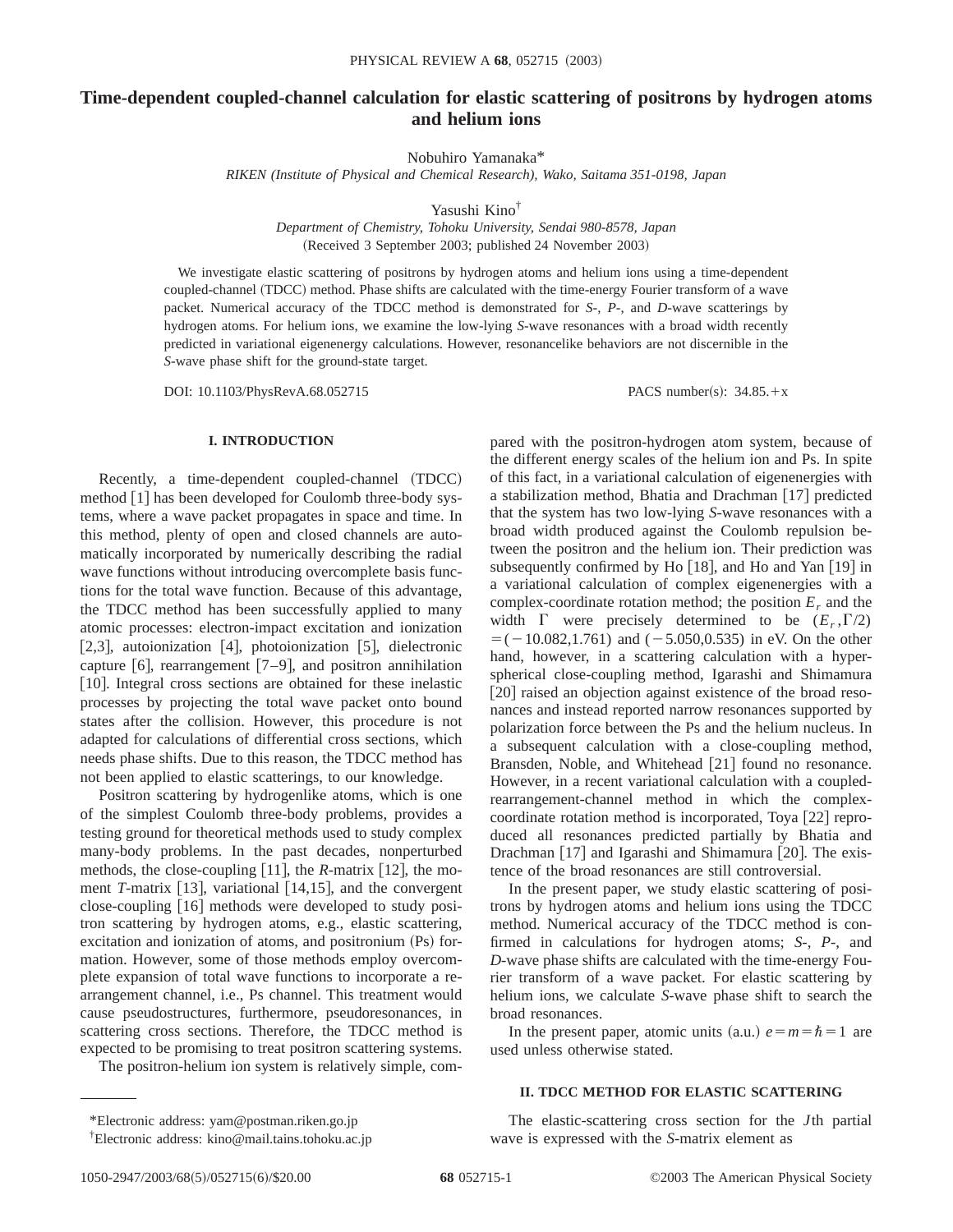$$
\sigma_{ii}^J(E) = \frac{\pi}{k^2} (2J+1) |1 - S_{ii}(E)|^2, \tag{1}
$$

where  $S_{ii}(E) = e^{2i\delta_{ii}}$  with the elastic phase shift  $\delta_{ii}$  and the total energy *E*. The *S*-matrix element is expressed as

$$
\delta(E'-E)S_{fi}(E) = \langle \chi_f^-(E') | \chi_i^+(E) \rangle \tag{2}
$$

in terms of the energy-normalized scattering wave functions  $\chi_i^+(E)$  and  $\chi_f^-(E')$  for incoming and outgoing asymptotic boundary conditions, where *i* and *f* denote the initial and final channels. The wave packet  $\psi_i$  and  $\psi_f$  are constructed from  $\chi_i^+(E)$  and  $\chi_f^-(E')$ ; for the incoming wave packet,

$$
\psi_i = \int a_i(E) \chi_i^+(E) dE, \tag{3}
$$

where  $a_i(E) = \langle \chi_i^+(E) | \psi_i \rangle$  determines a scattering energy range. Since Eq. (3) can be inverted as  $\chi_i^+(E)$  $=a_i^{-1}(E) \delta(E-\hat{H}) \psi_i$ , we have an expression [23]

$$
S_{fi}(E) = \frac{i}{2\pi a_i(E)a_f^*(E)} \langle \psi_f | G^+(E) | \psi_i \rangle,
$$
  
= 
$$
\frac{1}{2\pi a_i(E)a_f^*(E)} \int_0^\infty dt e^{iEt} C_{fi}(t), \qquad (4)
$$

where the energy-time Fourier transform for Green's function  $G^+(E)$  and the correlation function  $C_{fi}(t)$  $= \langle \psi_f | e^{-i\hat{H}t} | \psi_i \rangle = \langle \psi_f | \psi(t) \rangle$  are used in the second line.

The three-body system of an electron, a positron, and a nucleus (a proton or a helium nucleus) are described by the Hamiltonian for relative motions given by

$$
\hat{H} = \hat{T} + \hat{V},\tag{5}
$$

with the kinetic-energy operator

$$
\hat{T} = \frac{1}{2}\hat{P}^2 + \frac{1}{2}\hat{p}^2
$$
\n<sup>(6)</sup>

and the interaction operator

$$
\hat{V} = \frac{-Z}{r} + \frac{Z}{R} + \frac{-1}{|\mathbf{R} - \mathbf{r}|},\tag{7}
$$

where  $Z$  is the nuclear charge,  $\boldsymbol{R}$  and  $\boldsymbol{r}$  the position vectors, respectively, of the positron and the electron from the nucleus, and  $\hat{P}$  and  $\hat{p}$  the conjugate momentum operators of *R* and *r*, respectively. The total wave function with the total angular momentum *J* is expanded as

$$
\Psi^{JM}{}_{J}(\boldsymbol{R},\boldsymbol{r},t) = \frac{1}{R r} \sum_{LI} \psi^{JM}_{LI}(R,r,t) \mathcal{Y}^{JM}_{LI}(\hat{\boldsymbol{R}},\hat{\boldsymbol{r}}) \qquad (8)
$$

over the angular-momentum eigenfunction

$$
\mathcal{Y}_{LI}^{JM}(\hat{\boldsymbol{R}},\hat{\boldsymbol{r}}) = \sum_{Mm} C_{LM,lm}^{JM_J} Y_{LM}(\hat{\boldsymbol{R}}) Y_{lm}(\hat{\boldsymbol{r}}),
$$
(9)

where *L* and *l* are the angular momenta associated with  $\hat{R}$ and  $\hat{r}$ , respectively,  $Y_{lm}$  the spherical harmonics, and  $C_{LM,lm}^{JM_J}$ the Clebsch-Gordan coefficient. The TDCC equation for the radial part of the wave function is derived to be

$$
i\frac{\partial}{\partial t}\psi_{Ll}^{JM}{}^{J}(R,r,t) = \sum_{L'l'} \left[ \hat{T}_{Ll}^{JM}{}^{J}\delta_{LL'}\delta_{ll'} + \hat{V}_{LlL'l'}^{JM} \right] \psi_{L'l'}^{JM}{}^{J}(R,r,t),\tag{10}
$$

where

$$
\hat{T}_{LI}^{JM} = -\frac{1}{2} \frac{\partial^2}{\partial R^2} + \frac{L(L+1)}{2R^2} - \frac{1}{2} \frac{\partial^2}{\partial r^2} + \frac{l(l+1)}{2r^2} \quad (11)
$$

and

*Vˆ*

$$
V_{LIL'l'}^{JM} = \langle \mathcal{Y}_{LI}^{JM} | \hat{V} | \mathcal{Y}_{L'l'}^{JM} \rangle
$$
  
=  $\frac{-Z}{r} + \frac{Z}{R} - (-1)^{L' + l + J} \hat{L} \hat{l}$   
 $\times \sum_{k} \frac{r_{\le}^{k}}{r_{\ge}^{k+1}} \begin{cases} L & l & J \\ l' & L' & k \end{cases} C_{L0k0}^{L'0} C_{I0L0}^{l'0}.$  (12)

We introduce a variable transform technique  $[9,24]$  to accurately describe wave functions. The radial coordinates *R* and *r* are nonlinearly scaled by variables *X* and *x*,

$$
R = F(X), \qquad r = f(x), \tag{13}
$$

with appropriate functions *F* and *f*. Accordingly, the radial wave function is transformed into

$$
\tilde{\psi}_{Ll}^{JM}{}^{j}(X,x,t) = \sqrt{F'f'}\,\psi_{Ll}^{JM}{}^{j}(R,r,t)
$$
\n(14)

and, at the same time, the differential operators of Eq.  $(11)$  as

$$
\frac{\partial^2}{\partial R^2} \to \frac{1}{F'} \frac{\partial^2}{\partial X^2} \frac{1}{F'} + \frac{1}{2} \frac{F'''}{F'^3} - \frac{3}{4} \frac{F''^2}{F'^4},\tag{15}
$$

$$
\frac{\partial^2}{\partial r^2} \rightarrow \frac{1}{f'} \frac{\partial^2}{\partial x^2} \frac{1}{f'} + \frac{1}{2} \frac{f'''}{f'^3} - \frac{3}{4} \frac{f''^2}{f'^4}.
$$
 (16)

## **III. NUMERICAL METHOD**

The radial wave function is numerically described over  $N^2$ =600<sup>2</sup> or 800<sup>2</sup> grid points in the two-dimensional (*X*,*x*) plane. The grid points are uniformly taken up to  $X_{\text{max}}$  $=x_{\text{max}}=16\lambda$  or 20 $\lambda$  with spacings of  $\Delta X = \Delta x = X_{\text{max}}/N$ , where  $\lambda$  denotes de Broglie wavelength of an incident positron. The scaling functions are given by

$$
F(X) = X[1 - A \exp(-BX)],
$$
 (17)

$$
f(x) = x[1 - a \exp(-bx)], \qquad (18)
$$

where the parameters are taken as

$$
A = (1 - \Delta R / \Delta X) \exp(B \Delta X), \quad B = 2/X_{\text{max}},
$$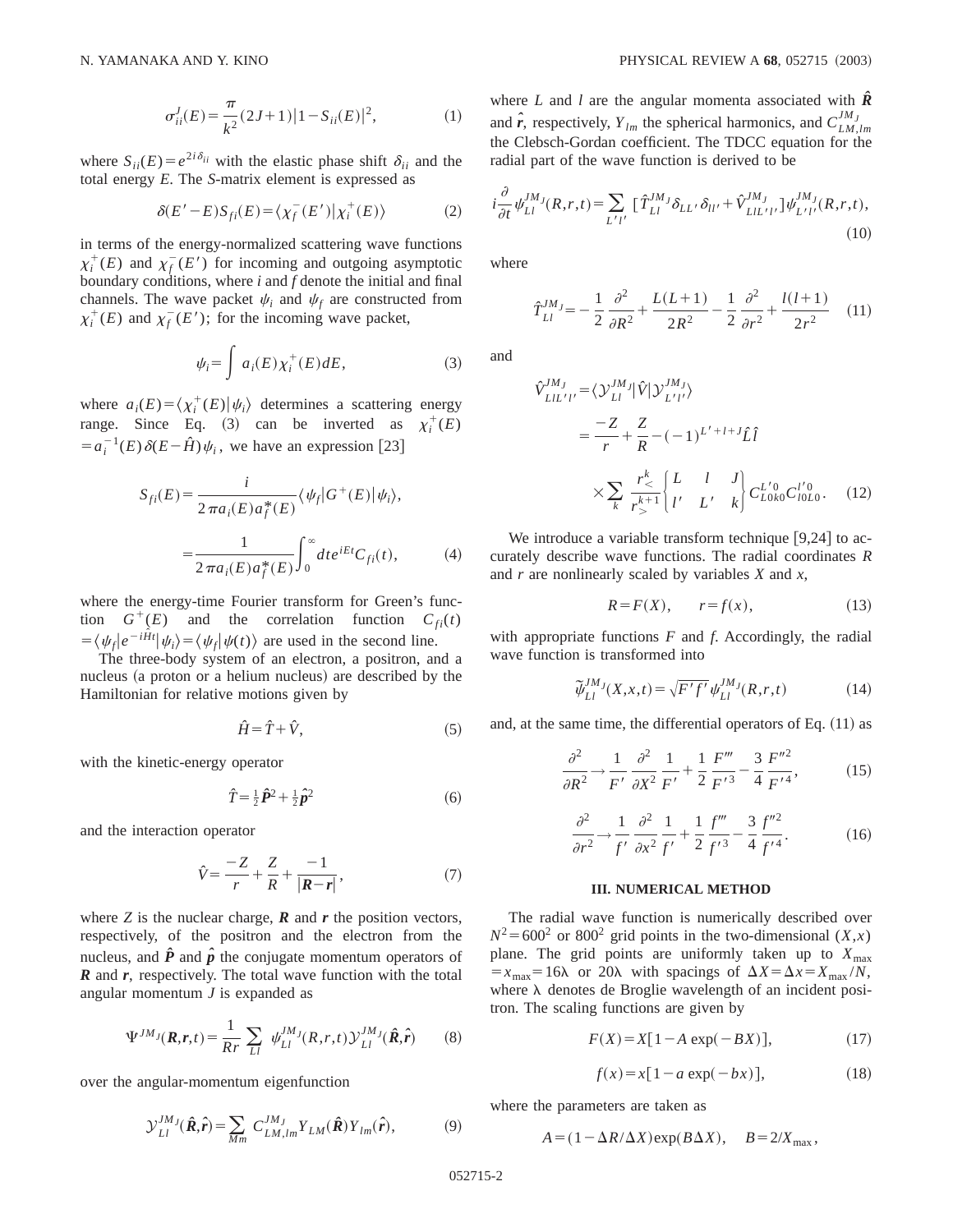## TIME-DEPENDENT COUPLED-CHANNEL CALCULATION . . . PHYSICAL REVIEW A **68**, 052715 ~2003!

TABLE I. Convergence of *S*-, *P*-, and *D*-wave cross sections for positron-hydrogen elastic scattering with respect to *l*max in the wave-function expansion  $(8)$ .

|           | $E_{e^+}$ |       | $l_{\text{max}}$ |       |
|-----------|-----------|-------|------------------|-------|
|           | (eV)      | 5     | 7                | 9     |
| S wave    | 1         | 1.260 | 1.408            | 1.585 |
|           | 5         | 0.001 | 0.000            | 0.000 |
|           | 10        | 0.098 | 0.091            | 0.087 |
|           | 30        | 0.152 | 0.151            | 0.151 |
|           | 50        | 0.133 | 0.132            | 0.131 |
|           |           |       |                  |       |
| P<br>wave | 1         | 0.386 | 0.439            | 0.457 |
|           | 5         | 0.657 | 0.718            | 0.745 |
|           | 10        | 0.450 | 0.476            | 0.490 |
|           | 30        | 0.060 | 0.062            | 0.063 |
|           | 50        | 0.052 | 0.052            | 0.052 |
|           |           |       |                  |       |
| D<br>wave | 1         | 0.012 | 0.013            | 0.013 |
|           | 5         | 0.131 | 0.162            | 0.168 |
|           | 10        | 0.413 | 0.416            | 0.425 |
|           | 30        | 0.103 | 0.106            | 0.107 |
|           | 50        | 0.045 | 0.045            | 0.046 |
|           |           |       |                  |       |

$$
a = (1 - \Delta r / \Delta x) \exp(b \Delta x), \quad b = 2 / x_{\text{max}},
$$

and

$$
\Delta R = \Delta r = 0.1/Z.
$$

The grid points in the  $(R,r)$  plane are dense in a collision region while sparse in an asymptotic region. With these scaling functions, an accuracy better than 0.1% is obtained for the energy eigenvalue of the ground-state hydrogen atom  $[9]$ .

The initial condition for the TDCC equation  $(10)$  is set as

$$
\psi_{Ll}^{JM} (R, r, t_0) = g_{kL}(R) \phi_{1s}(r) \delta_{Ll} \delta_{l0}, \tag{19}
$$

with the ground-state wave function  $\phi_{1s}(r)$  of the target hydrogen atom or helium ion and an incoming wave packet of the positron,

$$
g_{kL}(R) = \frac{1}{(w^2 \pi)^{1/4}} \exp\left[-\frac{(R - R_0)^2}{2w^2}\right] \phi_{kL}(R), \quad (20)
$$

where  $k$  is a wave number of the incident positron and  $w$  is a width of the wave packet. The incoming wave function  $\phi_{kI}(R)$  is taken to be an asymptotic form of the spherical Hankel function for a neutral target or of the Coulomb function  $[25]$  for a charged target. The parameters are taken as  $R_0 = F[X=(3/4)X_{\text{max}}]$  and  $w=1.5\lambda$ . The time evolution is traced for a time  $t_{\text{max}} \ge 2R_0 / k$ . An absorption potential [26] is put at the boundary  $X = X_{\text{max}}$  to not induce artificial reflection of the wave. The TDCC equation  $(10)$  is fast and stably solved with the split-operator method developed in Ref. [8]. The expansion in Eq.  $(8)$  is truncated by the upper limit  $l_{\text{max}}$ of the electron angular momentum *l*; for a given *l*, the posi-



FIG. 1. *S*-wave cross section for positron-hydrogen elastic scattering. Closed circles represent the present result; solid line, the 18-state close-coupling method  $[11]$ ; broken line, the intermediate energy *R*-matrix method [12]; dotted line, the moment *T*-matrix method [13]; crosses, a variational method with Hylleraas basis functions [14]; and pluses, the Harris-Nesbet variational method  $[15]$ .

tron angular momentum *L* takes all possible values that satisfy the conservation of angular momentum  $|J - l| \le L \le J$ *+ l* and parity  $\Pi = (-1)^{L+l} = (-1)^{J}$ .

The *S*-matrix element of elastic scattering is obtained by taking  $\psi_f$  to be a delta function  $\delta(R-R_\infty)$  times an outgoing asymptotic radial function  $\phi_{kL}(R)\phi_{1s}(r)$  as

$$
S_{ii}(E) = \frac{i}{a_i(E)} \sqrt{\frac{k}{2\pi}} \phi_{kL}^*(R_\infty) \int_0^\infty dt e^{iEt} \langle \phi_{1s} | \psi(t) \rangle_{R=R_\infty},
$$
\n(21)

where  $R_\infty$  is a fixed radial coordinate in the asymptotic region. Equation  $(21)$  is very useful, because the matrix element can be calculated for several scattering energies provided by  $a_i(E)$  from one wave-packet propagation.

## **IV. RESULTS AND DISCUSSION**

## **A. Positron scattering by hydrogen atoms**

We check convergences of *S*-, *P*-, and *D*-wave elastic cross sections for hydrogen atom targets with respect to  $l_{\text{max}}$ in the wave-function expansion  $(8)$ . Table I shows that cross sections sufficiently converge for high energy, but convergence becomes slow for low energy; the change of values of



FIG. 2. *P*-wave cross section for positron-hydrogen elastic scattering. The notation is the same as in Fig. 1.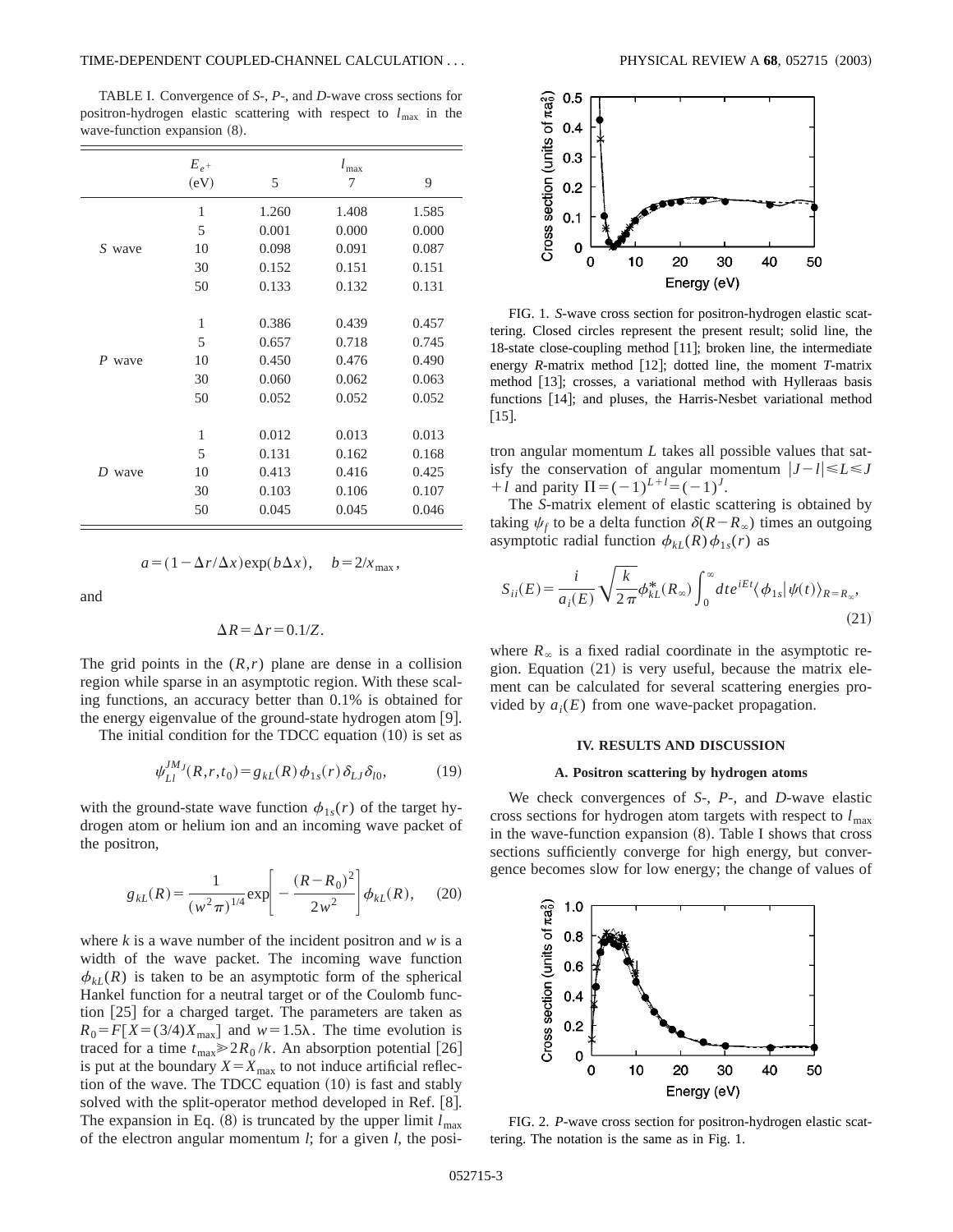

FIG. 3. *D*-wave cross section for positron-hydrogen elastic scattering. The notation is the same as in Fig. 1.

cross sections from  $l_{\text{max}}=7-9$  is 11% at 1 eV for the *S* wave and 4% below 5 eV for the *P* and *D* waves. The uncertainty coming from number and spacing of grid points is sufficiently small. Therefore, the numerical accuracy of the calculation is estimated to be better than several percents except for 1 eV for the *S* wave.

Figures 1–3 show *S*-, *P*-, and *D*-wave elastic cross sections, respectively. For the *S* wave, the present result is in excellent agreement with previous results obtained with the close-coupling  $[11]$ , the *R*-matrix  $[12]$ , the moment *T*-matrix [13], a variational [14], and the Harris-Nesbet variational [15] methods. The Ramsauer-Townsend minimum at  $5 eV$  is accurately reproduced in the present calculation. For the *P* wave, the present result is in good agreement with the previous results above 10 eV, but slightly deviates, about 5% smaller, around 5 eV where the cross section has a maximum. This underestimation is considered to come from the slow convergence of the cross section with respect to  $l_{\text{max}}$ . The present calculation reproduces a cusp structure at the Ps formation threshold  $(6.8 \text{ eV})$  confirmed in some of the previous calculations. For the *D* wave, the present result is in good agreement with previous results at energies higher than 15 eV. Around 10 eV, where the cross section has a maximum, the present result agrees well with the result of a variational calculation  $[14]$ , but deviates from other results: about



FIG. 4. *S*-, *P*-, and *D*-wave phase shifts for positron-hydrogen elastic scattering. Closed symbols represent the present result; solid line, a variational method with Hylleraas basis functions  $[14]$ ; broken line, the intermediate energy R-matrix method  $[12]$ ; dotted line, the moment  $T$ -matrix method  $[13]$ ; and dash-dotted line, the Harris-Nesbet variational method  $[15]$ .



FIG. 5. Real part of phase shifts for positron-hydrogen elastic scattering. Closed circles, squares, and triangles represent *S*-, *P*-, and *D*-wave phase shifts, respectively.

15% larger than the intermediate energy *R*-matrix calculation [12] and 15% smaller than the close-coupling  $[11]$ , the moment *T*-matrix [13], and the Harris-Nesbet [15] calculations.

Figure 4 shows the comparison of elastic phase shifts with the previous results  $[12-15]$  below the Ps-formation threshold. For the *S* wave, the present result is in excellent agreement with the previous results similar to the agreement in cross sections (see Fig. 1). However, for the *P* and *D* waves, the present results somewhat deviate, about 3% lower, from the previous results. This small deviation may indicate that in the present calculation attractive polarization force is not sufficiently incorporated, i.e., the completeness of the wavefunction expansion is not sufficient in comparison with previous calculations. Thus, the deviation is expected to be improved by taking a larger value of  $l_{\text{max}}$ .

Figures 5 and 6 show the real and imaginary parts of elastic phase shifts. The real part of the *S*-wave phase shift monotonically decreases as the energy increases and becomes negative at energies higher than 5 eV. The negative phase shift indicates that the interaction between the positron and the hydrogen atom is dominated by the static Coulomb repulsion. The imaginary part monotonically increases as the energy increases from the Ps-formation threshold. For *P* and *D* waves, the real parts of the phase shifts have a maximum around 10 eV and become positive at energies lower than about 35 eV. In this energy region, the interaction between the positron and the hydrogen atom is dominated by an attractive force coming from target polarization.



FIG. 6. Imaginary part of phase shifts for positron-hydrogen elastic scattering. The notation is the same as in Fig. 5.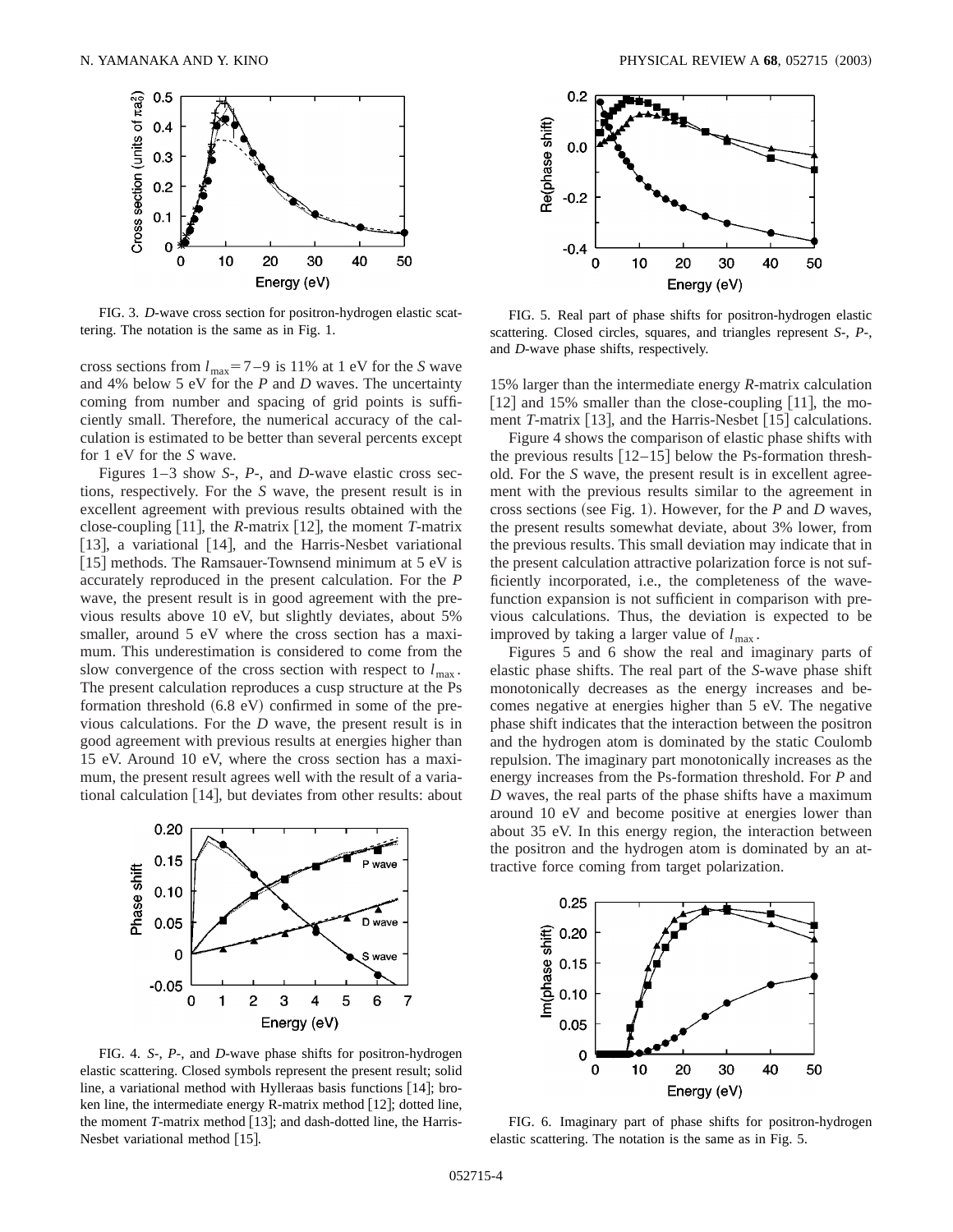

FIG. 7. *S*-wave phase shift for positron-helium ion elastic scattering. The solid line represents the present result; broken line, the 29-state close-coupling method [21]; dash-dotted line, the Harris-Nesbet variational method [27]; dash-double dotted line, the Harris method [28]; and dotted line, the polarized orbital approximation  $[29]$ .

#### **B. Positron scattering by helium ions**

Figure 7 shows *S*-wave elastic phase shifts for helium ion targets; the present result has been given at positron energies of every 1 eV from 13 eV to 52 eV. Although the phase shift is one order of magnitude smaller than that for hydrogen atom targets, the present result is in excellent agreement with previous results obtained with the 29-state close-coupling method  $[21]$  and the Harris-Nesbet variational method  $[27]$ . This agreement indicates high numerical accuracy of the TDCC method. However, the Harris method  $[28]$  gives good agreement at energies higher than 25 eV, but lower values of phase shifts at energies lower than 25 eV. The polarizedorbital approximation  $[29]$  gives lower values at energies higher than 10 eV. The result of the hyperspherical closecoupling method by Igarashi and Shimamura  $[20]$  significantly deviates from the present result; in the cross section,

their results at 47.62 eV and 52.57 eV are about factor of 2.5 larger than the present result. This overestimation has been also pointed out by Bransden, Noble, and Whitehead [21].

The *S*-wave phase shift monotonically decreases as the energy increases around the energy position of the two broad resonances, 44.34 eV and 49.37 eV, predicted by Bhatia and Drachman  $[17]$  and confirmed by Ho  $[18]$ , Ho and Yan  $[19]$ , and Toya  $[22]$ ; the positions are relative to the ground-state energy of helium ions. The phase shift should rise suddenly around the energy position of the resonances. However, no rise of the phase shift is seen in Fig. 7. Moreover, the interaction between the positron and the helium ion turns out to be repulsive in view of negative values of the phase shift. Therefore, the broad resonances are not discernible in elastic scattering of positrons by ground-state helium ions.

## **V. SUMMARY**

We have applied the TDCC method to elastic scattering of positrons by ground-state hydrogen atoms and helium ions. In the scattering by hydrogen atom, the present result for the partial cross section and the phase shift exhibits excellent agreement with previous results for the *S* wave, and good agreement for the *P* and *D* waves. In the scattering by helium ion, we have searched the *S*-wave phase shift for broad resonances predicted, but found no behavior suggesting them.

### **ACKNOWLEDGMENTS**

We are grateful to Dr. Y. Toya and Dr. A. Ichimura for helpful discussions. N.Y. appreciates support by RIKEN. Y.K. wishes to acknowledge the Grant-in-Aid for Scientific Research, Ministry of Education and Culture, and Inoue Foundation for Science for their generous financial support. The computation was partially carried out on the VPP5000 at JAERI and the VPP700E at RIKEN.

- [1] C. Bottcher, J. Phys. B 14, L349 (1981); Adv. At. Mol. Phys. **20**, 241 (1985).
- [2] M.C. Witthoeft, M.S. Pindzola, and J. Colgan, Phys. Rev. A **67**, 032713 (2003); M.S. Pindzola and F.J. Robicheaux, *ibid.* **61**, 052707 (2000); M.S. Pindzola and F. Robicheaux, *ibid.* **54**, 2142 (1996); W. Ihra, M. Draeger, G. Handke, and H. Friedrich, *ibid.* **52**, 3752 (1995).
- [3] V.V. Serov, B.B. Joulakian, D.V. Pavlov, I.V. Puzynin, and S.I. Vinitsky, Phys. Rev. A 65, 062708 (2002); V.V. Serov, V.L. Derbov, B.B. Joulakian, and S.I. Vinitsky, *ibid.* **63**, 062711  $(2001).$
- [4] D.R. Schultz, C. Bottcher, D.H. Madison, J.L. Peacher, G. Buffington, M.S. Pindzola, T.W. Gorczyca, P. Gavras, and D.C. Griffin, Phys. Rev. A **50**, 1348 (1994).
- [5] J. Colgan and M.S. Pindzola, Phys. Rev. A 67, 012711 (2003); **65**, 032729 (2002); M.S. Pindzola and F. Robicheaux, *ibid.* **57**, 318 (1998).
- [6] D.M. Mitnik, D.C. Griffin, and M.S. Pindzola, Phys. Rev. Lett. **88**, 173004 (2002).
- [7] D.R. Plante and M.S. Pindzola, Phys. Rev. A **57**, 1038 (1998).
- [8] N. Yamanaka and Y. Kino, Phys. Rev. A 64, 042715 (2001); Hyperfine Interact. **138**, 85 (2001); Nucl. Instrum. Methods Phys. Res. B (to be published).
- [9] N. Yamanaka and Y. Kino, Phys. Rev. A 65, 062709 (2002).
- [10] N. Yamanaka, Y. Kino, Y. Takano, H. Kudo, and A. Ichimura, Phys. Rev. A 67, 052712 (2003); N. Yamanaka and Y. Kino, in Proceedings of the third European Conference on Atomic Physics at Accelerators (APAC2001), Aarhus, Denmark [Hyperfine Interact. (to be published)]; http://nucl.phys.s.utokyo.ac.jp/yam/tdcc/
- [11] A.A. Kernoghan, D.J.R. Robinson, M.T. McAlinden, and H.R.J. Walters, J. Phys. B 29, 2089 (1996); A.A. Kernoghan, M.T. McAlinden, and H.R.J. Walters, *ibid.* **28**, 1079 (1995).
- $[12]$  K. Higgins and P.G. Burke, J. Phys. B  $26$ ,  $4269$   $(1993)$ ;  $24$ , L343 (1991); K. Higgins, P.G. Burke, and H.R.J. Walters, *ibid.* **23**, 1345 (1990).
- [13] J.R. Winick and W.P. Reinhardt, Phys. Rev. A 18, 910 (1978); **18**, 925 (1978).
- [14] J.W. Humberston, Can. J. Phys. 60, 591 (1982); J. Phys. B 17, 2353 ~1984!; C.J. Brown and J.W. Humberston, *ibid.*, **17**, L423